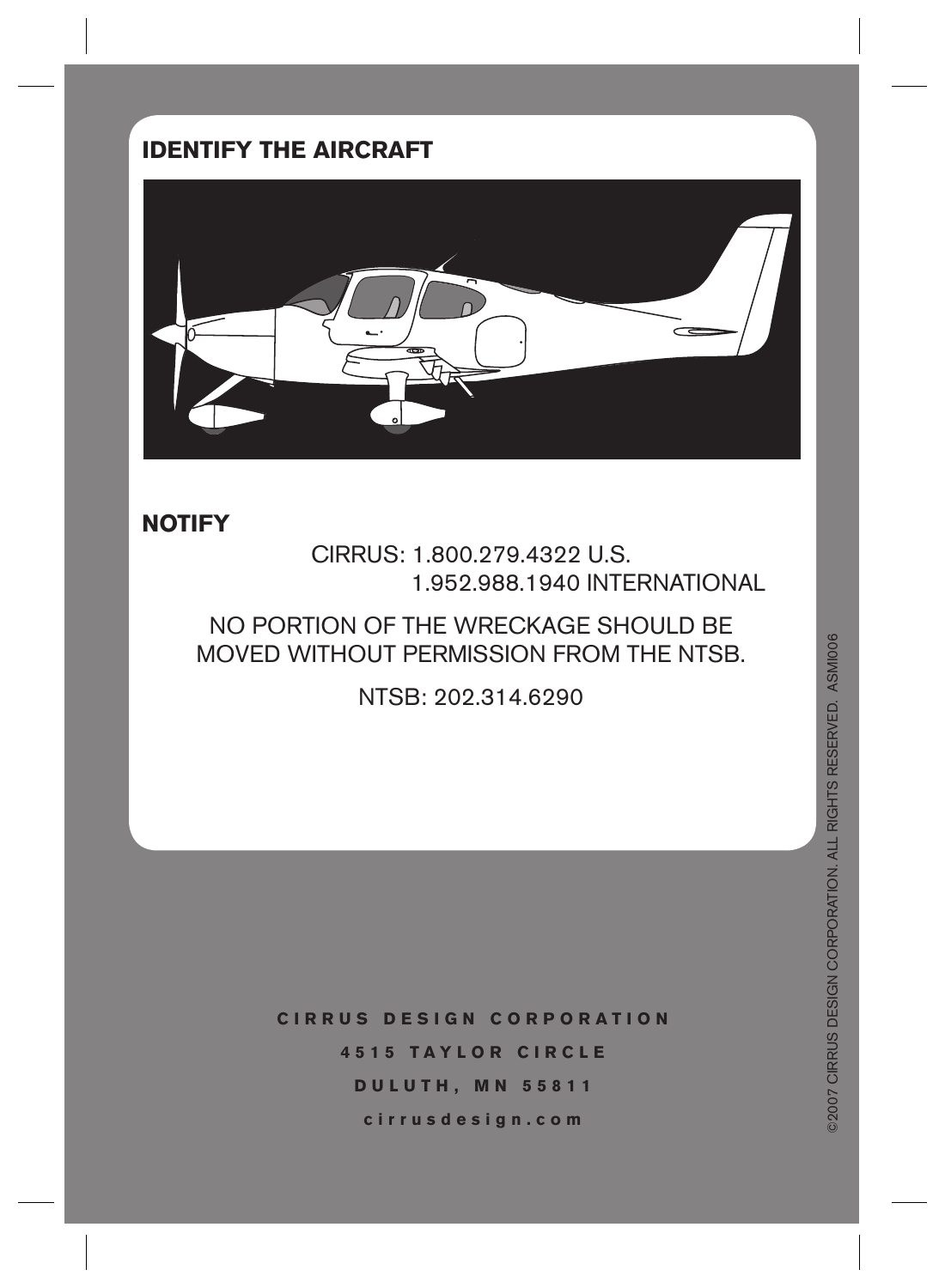

# ADVISORY GUIDE for FIRST RESPONDERS

what you should do: IDENTIFY & NOTIFY

All US civil aircraft accidents fall under the jurisdiction of the National Transportation Safety Board (NTSB). When the response shifts from the rescue phase to the investigation and recovery phases, the site must be cordoned off and secured *as you would a crime scene*. As a first responder please use this Advisory Guide at Cirrus aircraft accident sites.

> Document what you do at the site with photos or videos when possible.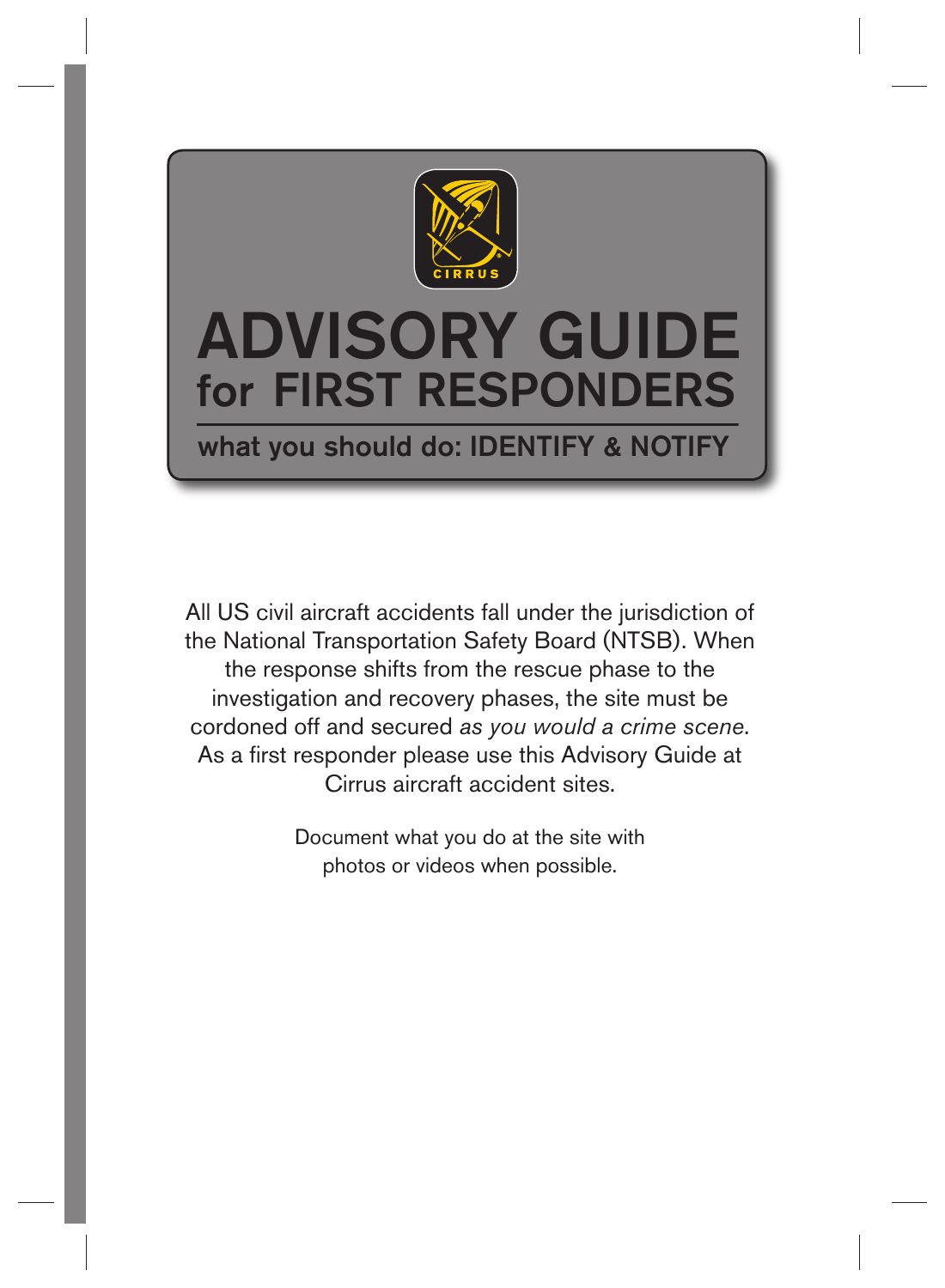### **Cirrus Airframe Parachute System [CAPS™]**

- **Call 800.279.4322 or 1– 952.988.1940 for help.** DO NOT CUT INTO CABIN ROOF.
- 2- Brief all persons on site about the potential hazards the system(s) may present.
- 3– In case of smoke or fire, wear oxygen breathing equipment.



4 – Always approach the aircraft from the front or sides.



5- Determine if there is a Ballistic Parachute System on board the aircraft.

6-If deployed, deflate parachute canopy with water and anchor it with a heavy vehicle.



7-Locate, mark and isolate all BRS system components: Rocket Igniter Reefing line cutters



- 8– Secure the red activation handle with an 11-inch plastic zip tie.
- 9-Hazardous system components should be removed from the aircraft by trained personnel before any portion of the wreckage is moved.